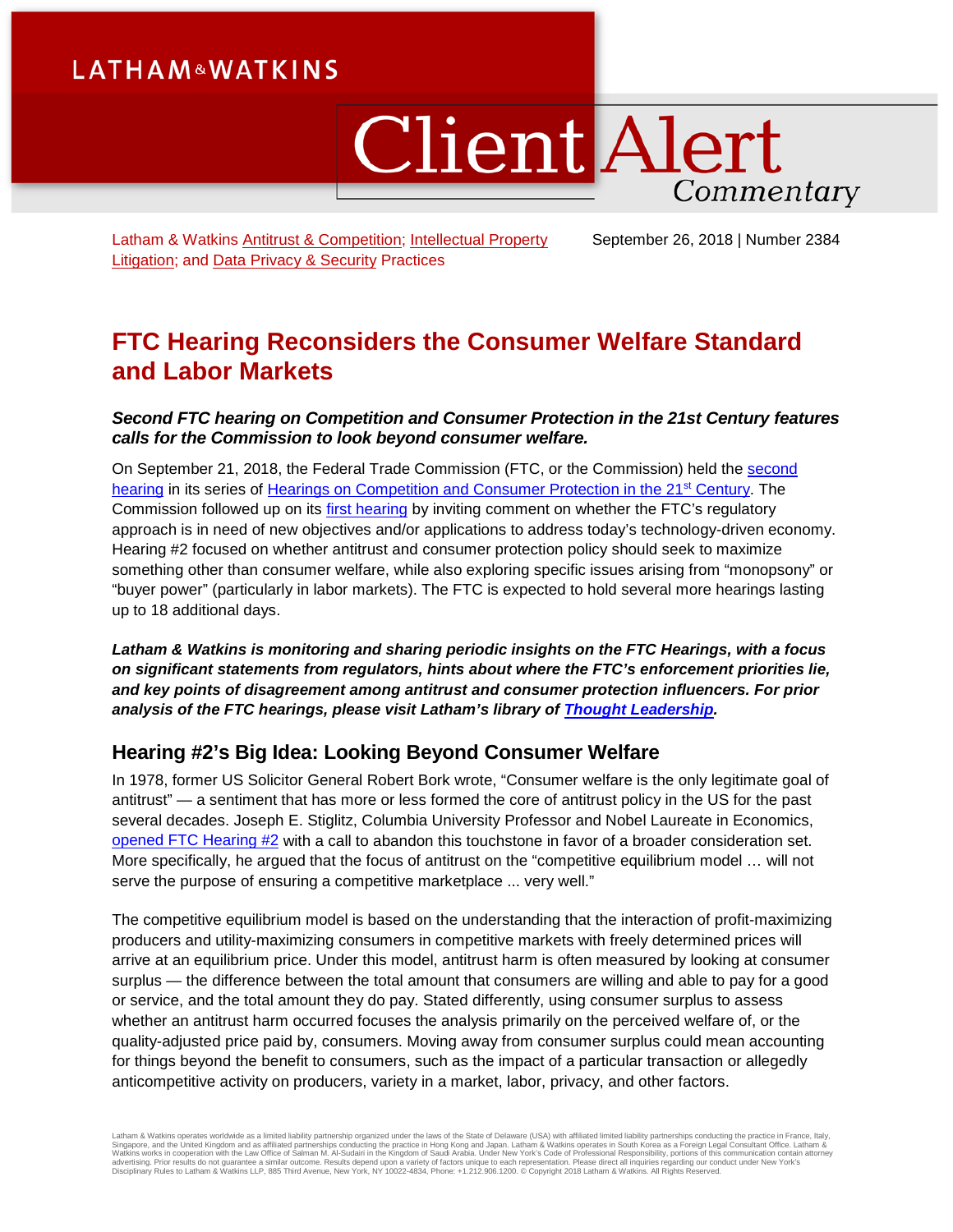In practice, a move away from the consumer welfare standard could also open avenues for enforcement in areas not currently reached by the antitrust laws. It could also make it harder to predict which activities are likely to trigger regulatory scrutiny. Some speakers, including former FTC Chairman William E. Kovacic, urged caution, invoking Phillip Areeda and Donald Turner, saying that the regulatory framework "has to be administrable, especially in a judicial system in which cases are tried before juries, generalists judges, where notions of intent, multi-factor tests, are likely to lead you astray."

## **Key Remarks**

Hearing #2 focused on the state of US antitrust law, the consumer welfare standard, and monopsony and buyer power. Key remarks from regulators, stakeholders, and FTC influencers that best encapsulate the issues discussed during Hearing #2 include the following:

• *"At the #FTCHearings, @RKSlaughter rightly notes that if the @FTC concludes these hearings by patting ourselves on the back for a job well done, we will have failed."* Rohit Chopra, FTC **Commissioner** 

During the hearing, FTC Commissioner Rohit Chopra tweeted his support of his fellow Commissioner Rebecca Kelly Slaughter's [opening remarks.](https://www.ftc.gov/system/files/documents/public_statements/1412049/commissioner_slaughter_opening_remarks_for_ftc_competition_and_consumer_protection_hearings_sept21.pdf) Slaughter noted the need for a "critical rethink of what we do, how we do it, and what we should do differently or better to advance the FTC's mission of promoting competition and protecting consumers." After stating that the hearings are "not a project of reaffirming our current policies or practices," Slaughter identified several areas for FTC focus, including cryptocurrencies, data throttling, online marketing, FinTech, and data portability. She also called for attention to the intersection of competition and privacy and the implication of mergers involving two companies that "each control substantial consumer data." For instance, she asked the audience to "consider … the consequences for consumers when limited competition means there is no meaningful choice about whether to patronize a company that may not prioritize user privacy."

However, other speakers at the hearing were more inclined to think that the FTC already has the tools it needs to address issues, including those related to big data. Debbie Feinstein, former Director of the Bureau of Competition at the FTC, remarked, "We know how to deal with privacy issues quite well … Unless there is some barrier to entry that I'm missing I really struggle to see why that's a competition issue. On big data, I just don't see the difference between big data and little data in terms of most of the competition issues. … I just think the tools are there, we just need to figure out where the cases are that actually require us to take action. Kovacic agreed, arguing, "[T]he FTC has all the tools [it needs]." Robert Willig, Professor of Economics and Public Affairs Emeritus at the Woodrow Wilson School and the Economics Department of Princeton University, similarly expressed, "[W]e should use the tools we already have." The FTC has several additional days of hearings planed on the use of big data, data algorithms, and privacy to consider these issues in further depth.

### • *"Labor market concentration is real, and it's associated with lower wages. . . . Going forward, it should be a priority area for the Agencies."* Sandeep Vaheesan, Open Markets Institute Policy Counsel

The [third panel](https://www.ftc.gov/news-events/audio-video/video/ftc-hearing-2-competition-consumer-protection-21st-century-monopsony) of the day concerned monopsony and buyer power. Monopsony describes the inverse of a monopoly, in which a single firm constitutes the vast majority of demand for a good or service and, as a result, pays less for that good or service than it would in a competitive market. The classic example of monopsony is the employer in a company town. Monopsony and buyer power present a challenge in antitrust analysis, however, because lower prices paid to labor or for inputs can translate to lower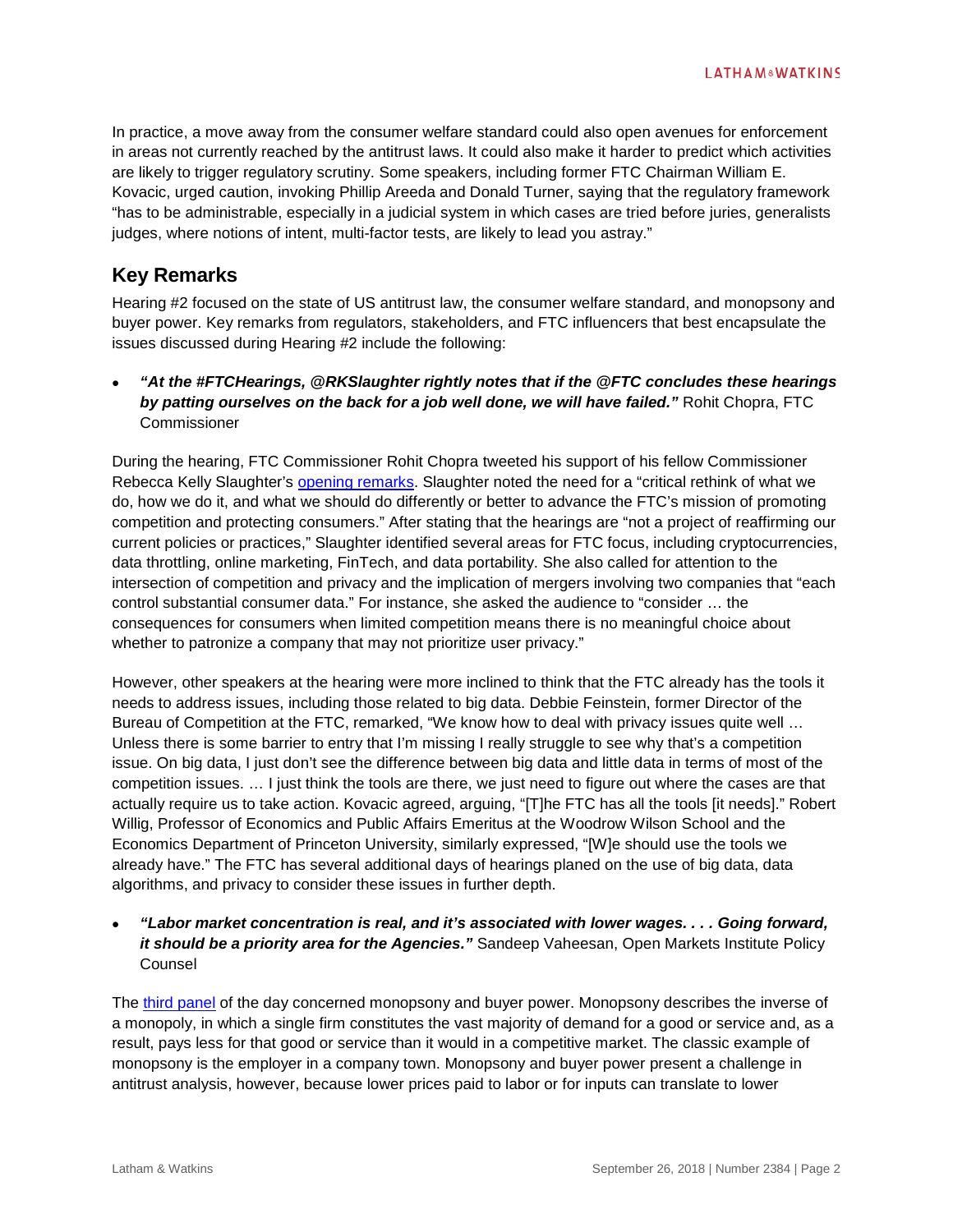downstream consumer prices, increased output, and even increased innovation. Measured on a consumer welfare basis, buyer power can have procompetitive benefits.

However, Sandeep Vaheesan, Policy Counsel at the Open Markets Institute, argued that the FTC should reallocate resources to investigate mergers with buyer-side implications, including those vis-à-vis labor markets. For instance, he encouraged increased scrutiny of buyer-side mergers and argued that "enforcers should expressly reject the idea that squeezing workers and suppliers through enhanced buyer power somehow redeems otherwise anticompetitive buyer-sider mergers." Peter Carstensen, Professor of Law Emeritus at the University of Wisconsin School of Law and former Department of Justice Antitrust Division attorney, echoed those calls. He said that the agencies "haven't done much" in this area, but should look at how buyers of labor potentially suppress labor markets. Mary Coleman, former Deputy Director for Antitrust in the FTC's Bureau of Economics, cautioned against such moves, saying, "The concept that we should ignore efficiencies in antitrust and merger analysis is astounding . . . the whole point of antitrust is to encourage efficient markets, so to ignore efficiencies [would be misguided]."

Increased scrutiny over concentrations of buyer power could mean that the FTC looks more closely, and critically, at gig economy firms, labor-intensive industries with relatively few players, and mergers with significant input cost efficiencies.